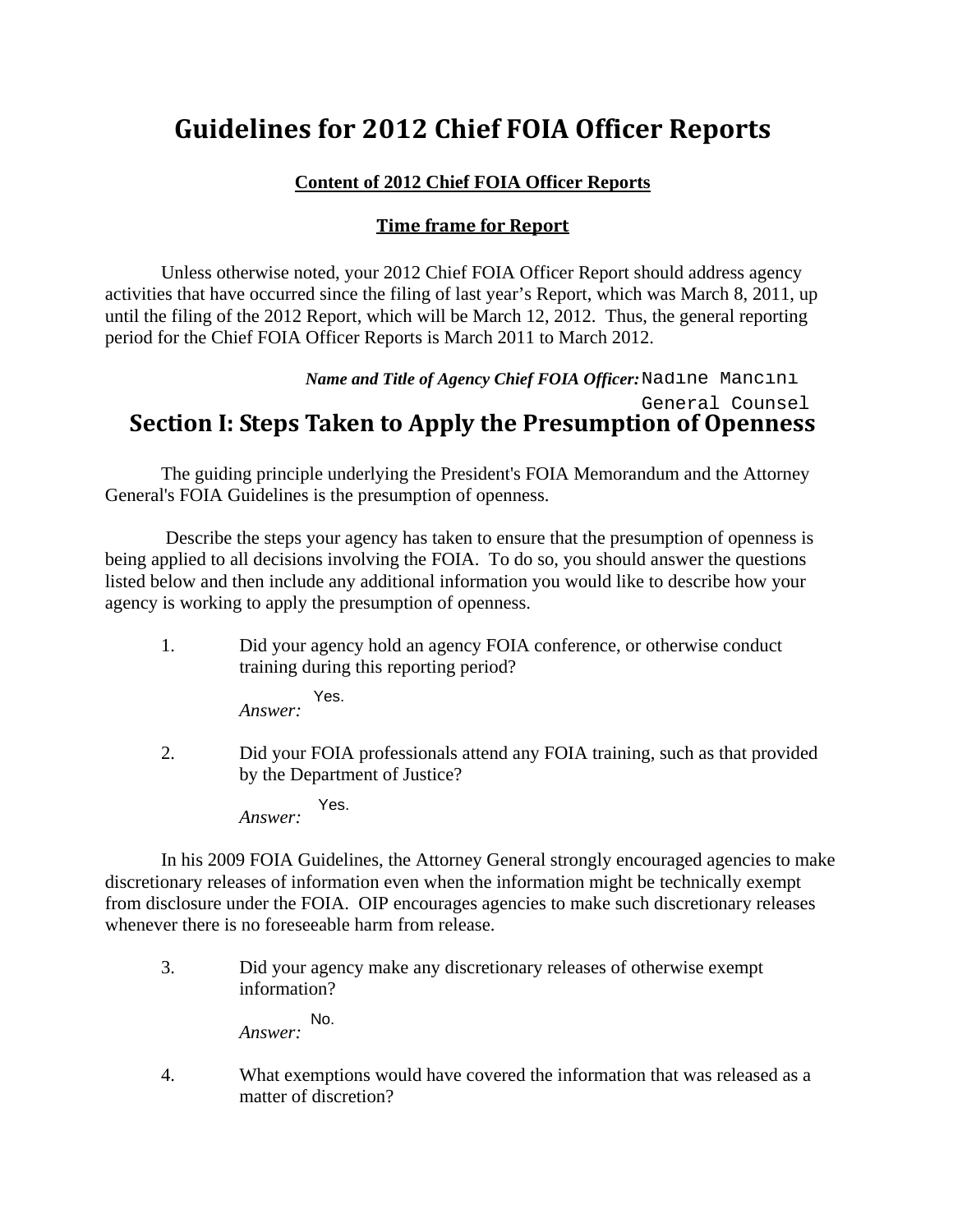*Answer:*  N/A.

5. Describe your agency's process to review records to determine whether discretionary releases are possible.

> *Answer:*  OSHRC's FOIA program is administered by personnel in the agency's Office of the General Counsel ("OGC") and each response to a FOIA request goes through legal review. If a response is a denial or denial in

6. Describe any other initiatives undertaken by your agency to ensure that the presumption of openness is being applied.

*Answer:*  President's FOIA memorandum and Attorney General's FOIA guidelines  $\frac{1}{\sqrt{2}}$ OSHRC actively applies the presumption of openness underlying the when processing its FOIA requests. In determining whether to redact or

In Section V.B.(1) of your agency's Annual FOIA Report, entitled "Disposition of FOIA Requests – All Processed Requests" the first two columns list the "Number of Full Grants" and the "Number of Partial Grants/Partial Denials." Compare your agency's 2011 Annual FOIA Report with last year's Annual FOIA Report, and answer the following questions:

7. Did your agency have an increase in the number of responses where records were released in full?

> Answer: full, whereas in 2010, OSHRC had 23 responses where records were Yes. In 2011, OSHRC had 35 responses where records were released in released in full.

8. Did your agency have an increase in the number of responses where records were released in part?

> *Answer*: Yes. In 2011, OSHRC had 14 responses where records were released in *Answer*: part whereas in 2010, OSHRC had 11 responses where records were part, whereas in 2010, OSHRC had 11 responses where records were released in part.

## **Section II: Steps Taken to Ensure that Your Agency Has an Effective System in Place for Responding to Requests**

 As the Attorney General emphasized in his FOIA Guidelines, "[a]pplication of the proper disclosure standard is only one part of ensuring transparency. Open government requires not just a presumption of disclosure, but also an effective system for responding to FOIA requests."

This section should include a discussion of how your agency has addressed the key roles played by the broad spectrum of agency personnel who work with FOIA professionals in responding to requests, including, in particular, steps taken to ensure that FOIA professionals have sufficient IT support.

Describe here the steps your agency has taken to ensure that its system for responding to requests is effective and efficient. To do so, answer the questions below and then include any additional information that you would like to describe how your agency ensures that your FOIA system is efficient and effective.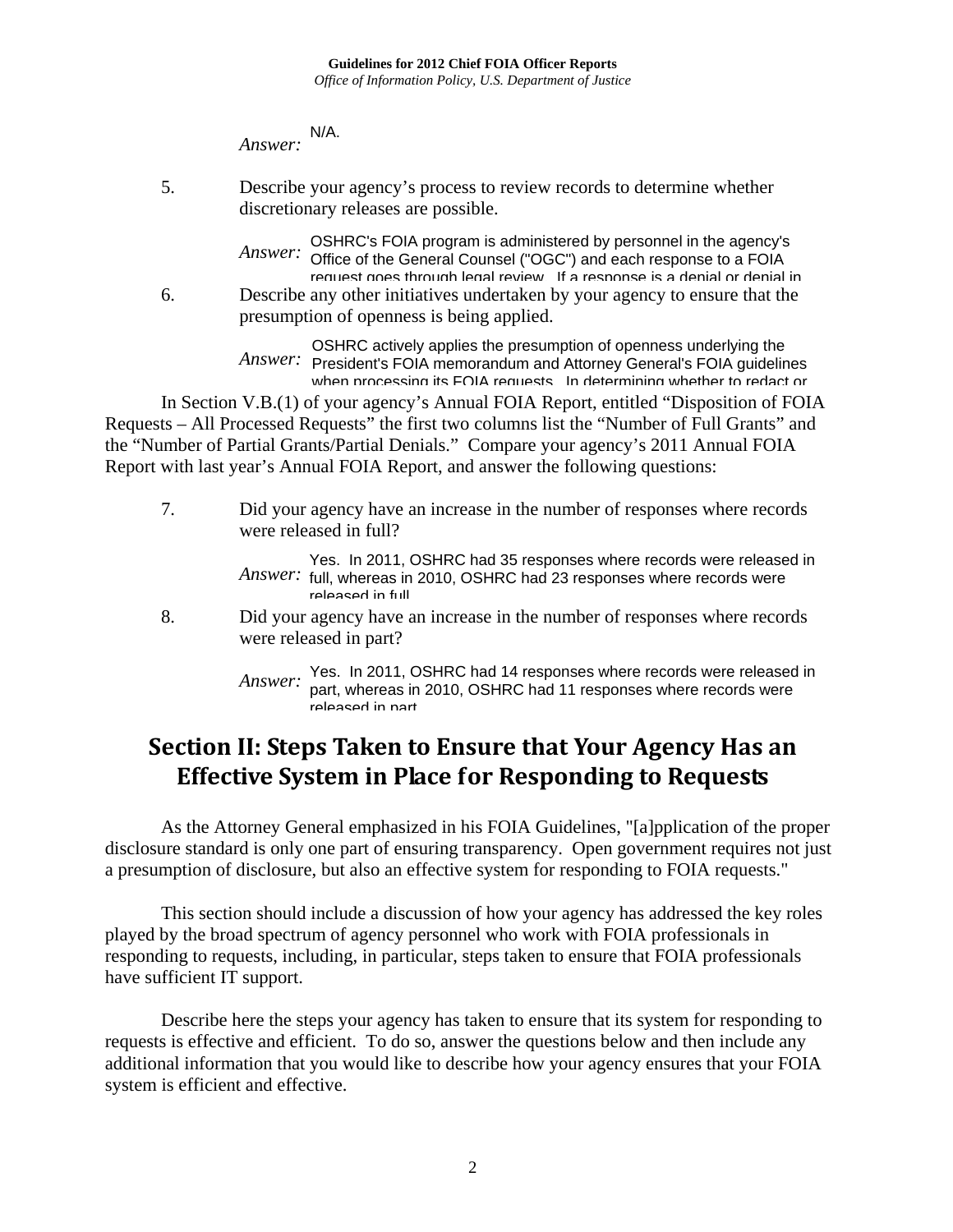1. Do FOIA professionals within your agency have sufficient IT support?

*Answer:*  Yes.

2. Is there regular interaction between agency FOIA professionals and the Chief FOIA Officer?

*Answer:*  Yes.

3. Do your FOIA professionals work with your agency's Open Government Team?

*Answer:*  Yes.

4. Describe the steps your agency has taken to assess whether adequate staffing is being devoted to FOIA administration.

*Answer:*  The Chief FOIA Officer periodically assesses whether the agency is devoting adequate staff for responding to FOIA requests by monitoring its response time. OSHRC's response time is currently well within statutorily

5. Describe any other the steps your agency has undertaken to ensure that your FOIA system operates efficiently and effectively.

*Answer:*  The Chairman of OSHRC implemented a management initiative in February 2009 to enhance agency transparency. In keeping with that initiative, as well as the President's FOIA Memorandum and Attorney

#### **Section III: Steps Taken to Increase Proactive Disclosures** requests. The FOIA Requester Service Center stays in close contact with

Both the President and Attorney General focused on the need for agencies to work proactively to post information online without waiting for individual requests to be received. relate to the agency's FOIA program and procedures.

Describe here the steps your agency has taken both to increase the amount of material that is available on your agency website, and the usability of such information, including providing examples of proactive disclosures that have been made during this past reporting period (i.e., from March 2011 to March 2012). In doing so, answer the questions listed below and describe any additional steps taken by your agency to make and improve proactive disclosures of information.

1. Has your agency added new material to your website since last year?

*Answer:*  Yes.

2. Provide examples of the records, datasets, videos, etc, that have been posted this past year.

*Answer:*  currently before it, including SeaWorld of Florida, LLC (No. 10-1705) and OSHRC continues to update its website by posting filings from cases Wal-Mart Stores, Inc. (No. 09-1013).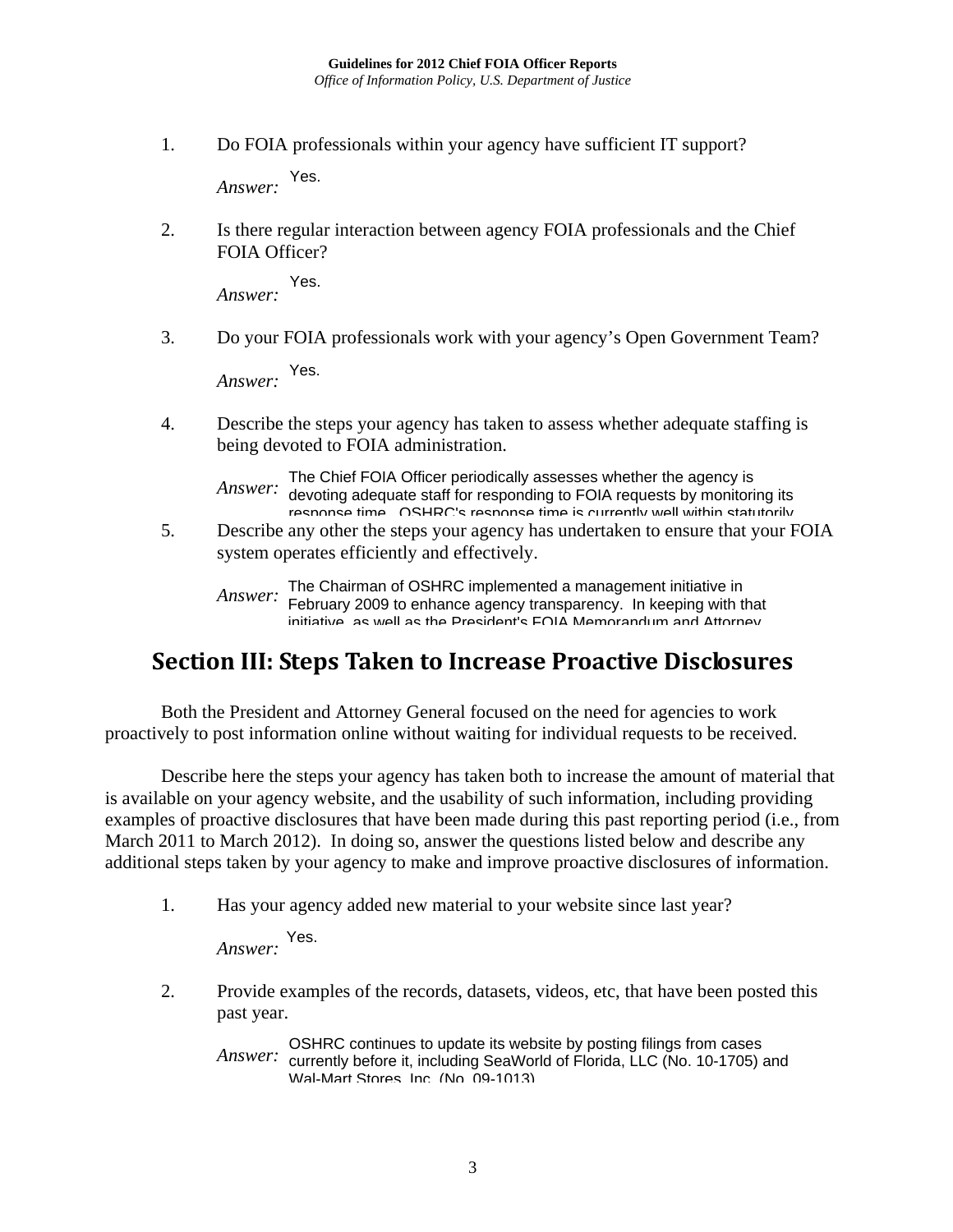3. Describe the system your agency uses to routinely identify records that are appropriate for posting.

*Answer:*  OSHRC considers posting records associated with particular cases once more than one FOIA request has sought the same record. OSHRC also proactively posts records associated with particular cases of high interest,

4. Beyond posting new material, is your agency taking steps to make the information more useful to the public, especially to the community of individuals who regularly access your agency's website, such as soliciting feedback on the content and presentation of the posted material, improving search capabilities, providing explanatory material, etc.?

*Answer:*  Yes. OSHRC indexes or otherwise organizes its records so that our FOIA e-reading room is "user-friendly" to the general public. Additionally, OSHRC solicits feedback on how the agency can improve its FOIA

5. Describe any other steps taken to increase proactive disclosures at your agency.

*Answer:*  The Chief FOIA Officer works to maintain open lines of communication between the FOIA Requester Service Center and key agency personnel. Additionally, in keeping with the Open Government Directive issued by the

#### **Section IV: Steps Taken to Greater Utilize Technology** ww.data.gov.

A key component of the President's FOIA Memorandum was the direction to "use modern technology to inform citizens about what is known and done by their Government." In addition to using the internet to make proactive disclosures, agencies should also be exploring ways to utilize technology in responding to requests. In 2010 and 2011, agencies reported widespread use of technology in handling FOIA requests. For 2012, the questions have been further refined and now also address different, more innovative aspects of technology use.

*Electronic receipt of FOIA requests*:

1. Can FOIA requests be made electronically to your agency?

*Answer:*  Yes.

2. If your agency processes requests on a decentralized basis, do all components of your agency receive requests electronically?

*Answer:*  N/A. OSHRC centrally processes its FOIA requests.

*Online tracking of FOIA requests:*

3. Can a FOIA requester track the status of his/her request electronically?

*Answer:*  No.

4. If not, is your agency taking steps to establish this capability?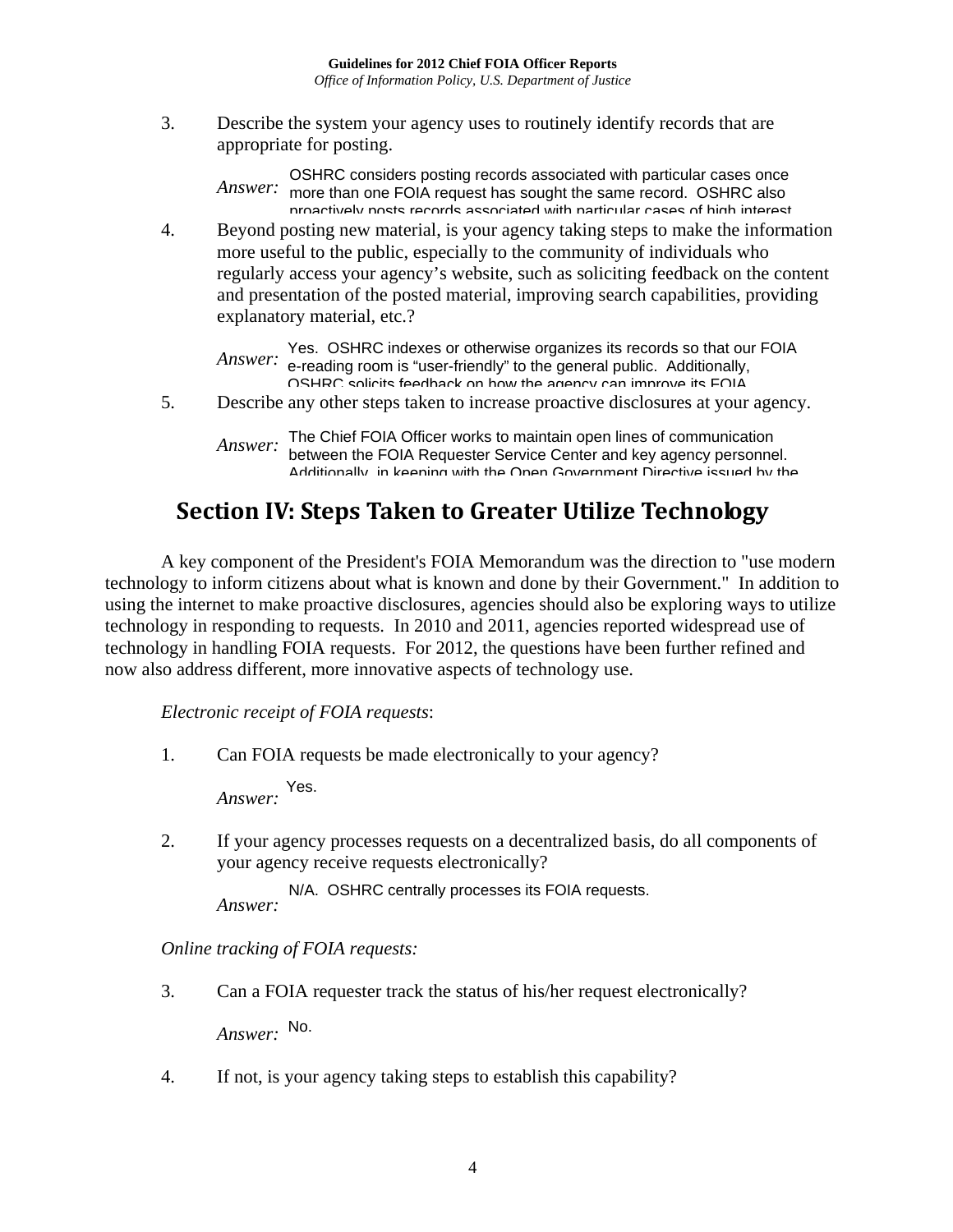*Answer:*  Yes.

*Use of technology to facilitate processing of requests*:

5. Beyond using technology to redact documents, is your agency taking steps to utilize more advanced technology to facilitate overall FOIA efficiency, such as improving record search capabilities, utilizing document sharing platforms for consultations and referrals, or employing software that can sort and de-duplicate documents?

*Answer:*  Yes.

6. If so, describe the technological improvements being made.

## **Section V: Steps Taken to Improve Timeliness in Responding to Requests and Reduce Backlogs**

The President and the Attorney General have emphasized the importance of improving timeliness in responding to requests. This section addresses both time limits and backlog reduction. Backlog reduction is measured both in terms of numbers of backlogged requests or appeals and by looking at whether agencies closed their ten oldest requests and appeals. *For the figures required in this Section, please use those contained in the specified sections of your agency's 2011 Annual FOIA Report.*

- 1. Section VII.A of your agency's Annual FOIA Report, entitled "FOIA Requests Response Time for All Processed Requests," includes figures that show your agency's average response times for processed requests. For agencies utilizing a multi-track system to process requests, there is a category for "simple" requests, which are those requests that are placed in the agency's fastest (non-expedited) track, based on the low volume and/or simplicity of the records requested. If your agency does not utilize a separate track for processing simple requests, answer the question below using the figure provided in your report for your non-expedited requests.
	- a. Does your agency utilize a separate track for simple requests?

*Answer:*  Yes.

b. If so, for your agency overall, for Fiscal Year 2011, was the average number of days to process simple requests twenty working days or fewer?

*Answer:*  Yes.

*Answer:*  OSHRC is transitioning to a new docket management system, which facilitates the processing of FOIA requests that seek records associated with OSHRC cases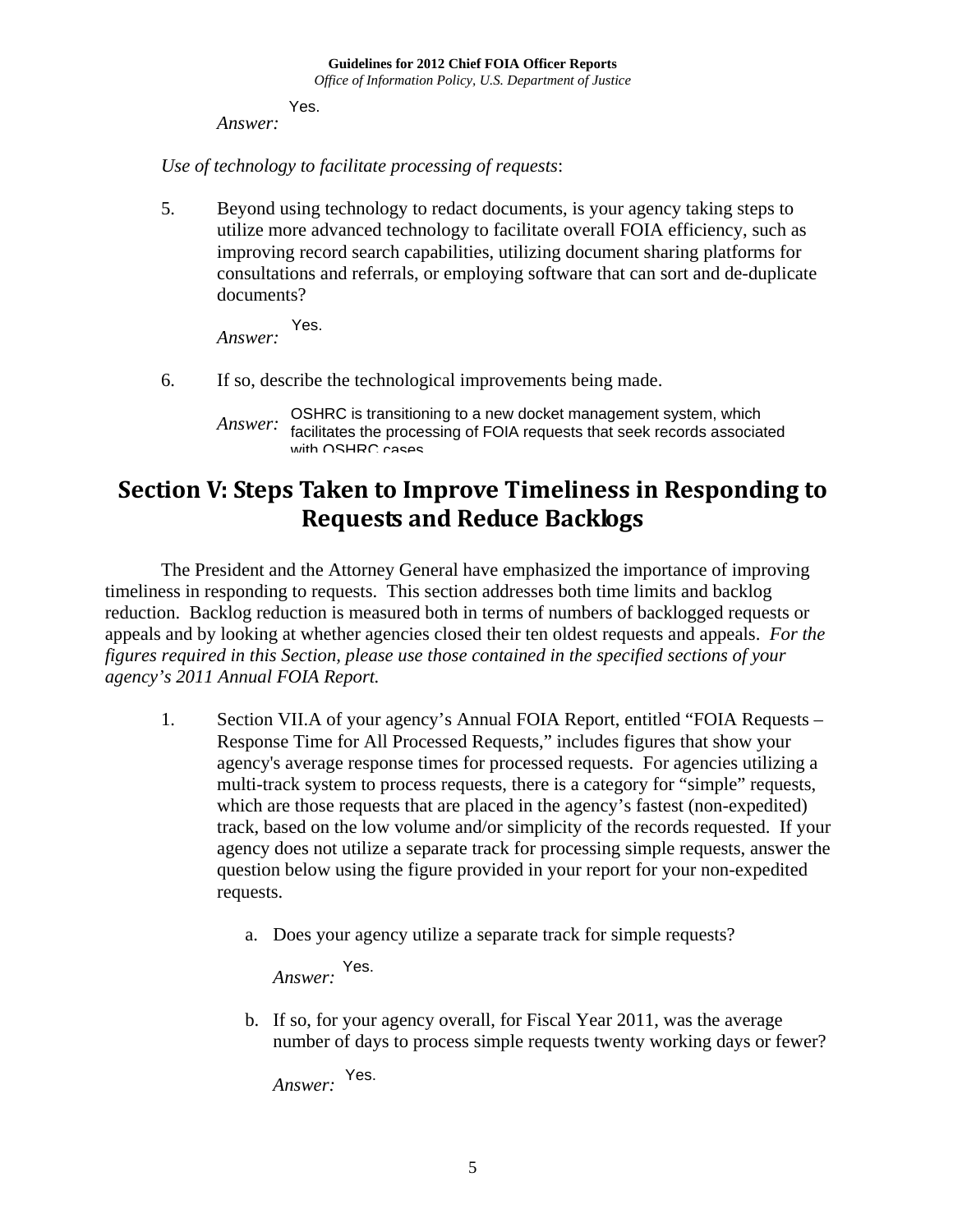c. If your agency does not track simple requests separately, was the average number of days to process non-expedited requests twenty working days or fewer?

*Answer:*  N/A.

- 2. Sections XII.D.(2) and XII.E.(2) of your agency's Annual FOIA Report, entitled "Comparison of Numbers of Requests/Appeals from Previous and Current Annual Report – Backlogged Requests/Appeals," show the numbers of any backlog of pending requests or pending appeals from Fiscal Year 2011 as compared to Fiscal Year 2010. You should refer to those numbers when completing this section of your Chief FOIA Officer Report. In addition, Section VII.E, entitled "Pending Requests – Ten Oldest Pending Requests," and Section VI.C.(5), entitled "Ten Oldest Pending Administrative Appeals," from both Fiscal Year 2010 and Fiscal Year 2011 should be used for this section.
	- a. If your agency had a backlog of requests at the close of Fiscal Year 2011, did that backlog decrease as compared with Fiscal Year 2010?

**OSHRC currently has no backlog of FOIA requests, had no backlog of Answer:** FOIA requests at the end of Fiscal Year 2011, and had no backlog of FOIA requests at the end of Fiscal Year 2011, and had no backlog of FOIA requests in Fiscal Year 2010.

b. If your agency had a backlog of administrative appeals in Fiscal Year 2011, did that backlog decrease as compared to Fiscal Year 2010?

*Answer:*  OSHRC currently has no backlog of administrative appeals, had no backlog of administrative appeals at the end of Fiscal Year 2011, and had no backlog of administrative appeals in Fiscal Year 2010.

c. In Fiscal Year 2011, did your agency close the ten oldest requests that were pending as of the end of Fiscal Year 2010?

*Answer:*  Yes.

d. In Fiscal Year 2011, did your agency close the ten oldest administrative appeals that were pending as of the end of Fiscal Year 2010?

*Answer:*  N/A.

3. If you answered "no" to any of the above questions, describe why that has occurred. In doing so, answer the following questions then include any additional explanation:

Request Backlog:

a. Was the lack of a reduction in the request backlog a result of an increase in the number of incoming requests?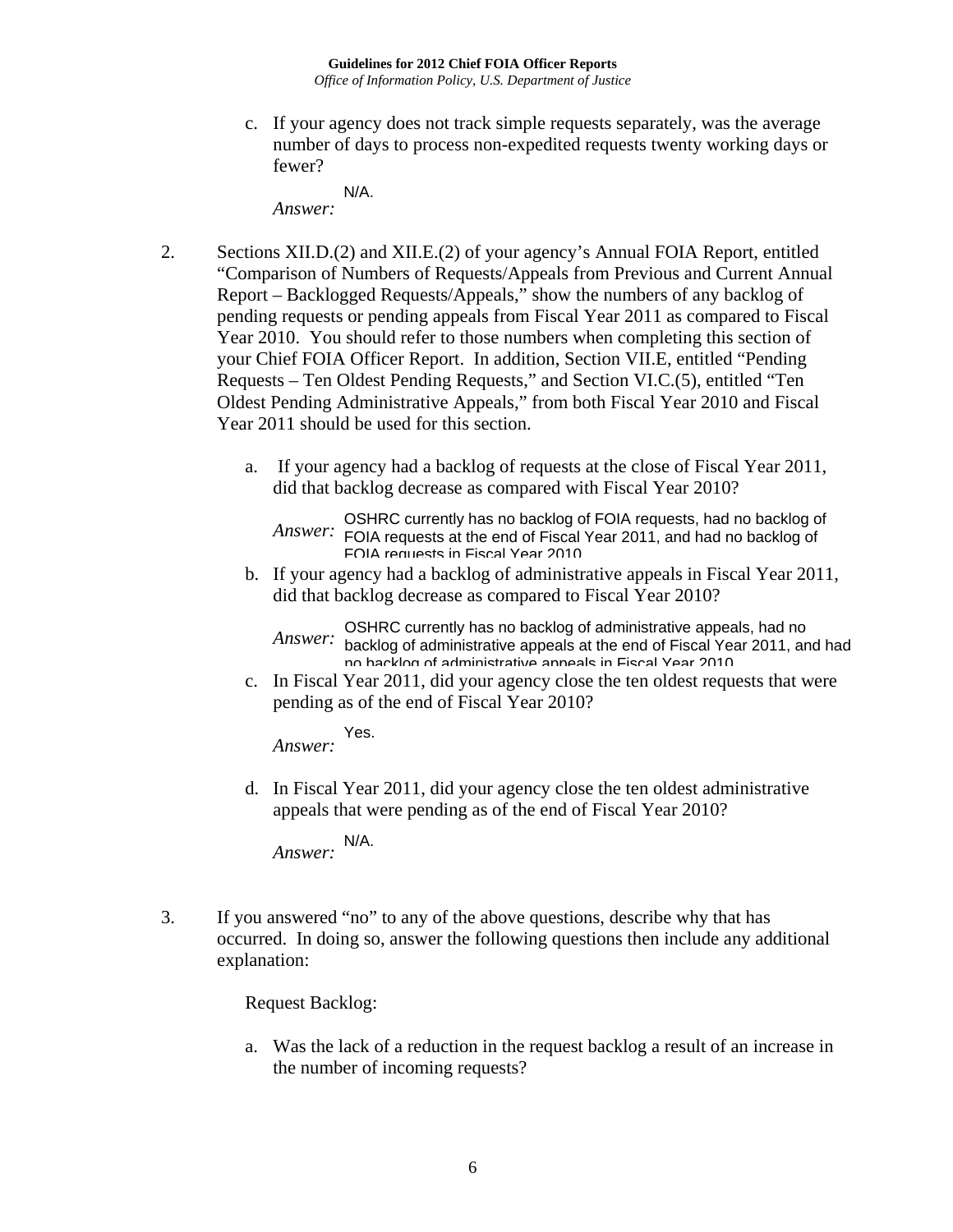*Answer:*  N/A.

- b. Was the lack of a reduction in the request backlog caused by a loss of staff? *Answer:*  N/A.
- c. Was the lack of a reduction in the request backlog caused by an increase in the complexity of the requests received?

*Answer:*  N/A.

d. What other causes, if any, contributed to the lack of a decrease in the request backlog?

*Answer:*  N/A.

Administrative Appeal Backlog:

a. Was the lack of a reduction in the backlog of administrative appeals a result of an increase in the number of incoming appeals?

*Answer:*  N/A.

b. Was the lack of a reduction in the appeal backlog caused by a loss of staff?

*Answer:*  N/A.

c. Was the lack of a reduction in the appeal backlog caused by in increase in the complexity of the appeals received?

*Answer:*  N/A.

d. What other causes, if any, contributed to the lack of a decrease in the appeal backlog?

*Answer:*  N/A.

All agencies should strive to both reduce any existing backlogs or requests and appeals and to improve their timeliness in responding to requests and appeals. Describe the steps your agency is taking to make improvements in those areas. In doing so, answer the following questions and then also include any other steps being taken to reduce backlogs and to improve timeliness.

1. Does your agency routinely set goals and monitor the progress of your FOIA caseload?